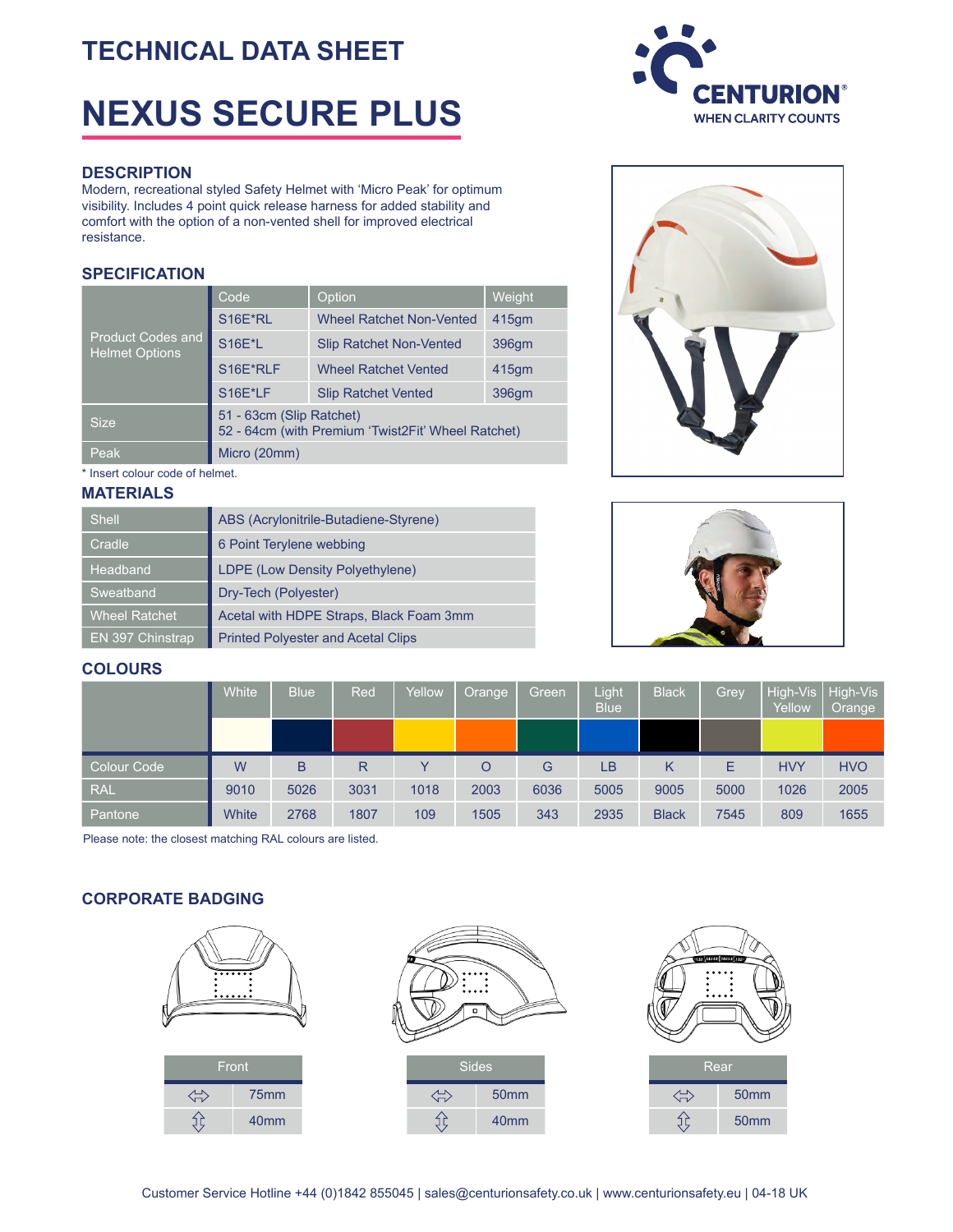# **EUROPEAN AND INTERNATIONAL STANDARDS WITH OPTIONS**

| Product                                  | EN 397:2012 + A1:2012    |                         |                   |                                      |                                       | Options<br>outside the<br>scope of<br><b>EN 397</b> |              |                                          | ANSI/ISEA<br>Z89.1-2014<br>Type 1 |                                     | <b>Options</b><br>outside the<br>scope of<br><b>ANSI/ISEA</b> | <b>CSA/CAN</b><br>Z94.1-05<br>Type 1     |                              |                                                                      |
|------------------------------------------|--------------------------|-------------------------|-------------------|--------------------------------------|---------------------------------------|-----------------------------------------------------|--------------|------------------------------------------|-----------------------------------|-------------------------------------|---------------------------------------------------------------|------------------------------------------|------------------------------|----------------------------------------------------------------------|
|                                          | Lateral Deformation (LD) | 30°C (Low Temperature)  | Molten Metal (MM) | (Electrical Resistance)<br>440V a.c. | (Electrical Resistance)<br>1000V a.c. | 40°C (Low Temperature)                              |              | (Conductive OV a.c.)<br>$\circ$<br>Class | a.c.)<br>(20,000V)<br>Ш<br>Class  | (Low Temperature)<br>$30^{\circ}$ C | 40°C (Low Temperature)                                        | (Conductive OV a.c.)<br>$\circ$<br>Class | (20,000V a.c.)<br>Ш<br>Class | Tested to the performance requirements<br>of AS/NZS 1801:1997 Type 1 |
| Wheel Ratchet Non-Vented<br>S16E*RL      |                          | $\overline{\mathbf{v}}$ | $\checkmark$      | $\checkmark$                         |                                       |                                                     | ✓            |                                          |                                   |                                     |                                                               |                                          |                              |                                                                      |
| Slip Ratchet Non-Vented<br><b>S16E*L</b> |                          |                         | $\checkmark$      |                                      |                                       |                                                     | $\checkmark$ |                                          |                                   | ✓                                   |                                                               |                                          |                              |                                                                      |
| <b>Wheel Ratchet Vented</b><br>S16E*RLF  |                          | $\checkmark$            |                   |                                      |                                       | $\checkmark$                                        |              |                                          |                                   |                                     | $\checkmark$                                                  | $\checkmark$                             |                              |                                                                      |
| <b>Slip Ratchet Vented</b><br>S16E*LF    |                          |                         |                   |                                      |                                       |                                                     |              |                                          |                                   |                                     |                                                               |                                          |                              |                                                                      |

# **NEXUS ANTI STATIC SYSTEM**

The Nexus safety helmet and specific system accessories can be used in explosive atmospheres as it provides anti static protection according to IEC 60079-32-2:2015 Electrostatics hazards tests.

| Product                                                                                                                                     | Gas Zone 0 |     |                           | Gas Zone 1                |     |      | Gas Zone 2  |      |                  | Dust Zone 20 |                                                                                                                      |             | Dust Zone 21 |      |      | Dust Zone 22 |      |      |
|---------------------------------------------------------------------------------------------------------------------------------------------|------------|-----|---------------------------|---------------------------|-----|------|-------------|------|------------------|--------------|----------------------------------------------------------------------------------------------------------------------|-------------|--------------|------|------|--------------|------|------|
|                                                                                                                                             | <b>IIA</b> | IIB | $\overline{\mathsf{IIC}}$ | <b>IIA</b>                | IIB | $II$ | <b>IIIA</b> | IIIB | III <sub>C</sub> | <b>IIIA</b>  | IIIB                                                                                                                 | <b>IIIC</b> | <b>IIIA</b>  | IIIB | IIIC | <b>IIIA</b>  | IIIB | IIIC |
| Nexus SecurePlus with or<br>without Reflective stickers<br>and with Nexus Integrated<br>Eyewear (S589/S589SE)                               |            |     |                           |                           |     |      |             |      |                  |              | $\checkmark$ $\checkmark$ $\checkmark$ $\checkmark$ $\checkmark$ $\checkmark$ $\checkmark$ $\checkmark$ $\checkmark$ |             |              |      |      |              |      |      |
| <b>Nexus SecurePlus with</b><br><b>Baltic Ear Defender (S41CE)</b>                                                                          |            |     |                           | $\checkmark$ $\checkmark$ |     |      |             |      |                  |              |                                                                                                                      |             |              |      |      |              |      |      |
| <b>Nexus SecurePlus with</b><br>Contour Carrier (S55) and<br>Multi Purpose Face Screen<br>(S810) and/or with Aegean<br>Ear Defender (S41CE) |            |     |                           |                           |     |      |             |      |                  |              |                                                                                                                      |             |              |      |      |              |      |      |

# **ACCESSORIES**

| Face                      | Compatible with Euro and Contour range of Face Protection (carriers and face screens)                                                                                       |
|---------------------------|-----------------------------------------------------------------------------------------------------------------------------------------------------------------------------|
| <b>Accessory Clips</b>    | S565 Euro Clip sets for fitting safety helmet accessories. For Contour System, use S585 clips<br>(also supplied with Contour Carrier)                                       |
| Ear                       | Compatible with Centurion helmet mounted Scala XI S72CE and Scala X S71CE Ear Defenders<br>(supplied with S565 Euro accessory clips)                                        |
| <b>Eye</b>                | Clear S589 or Smoke Grey S589SE moulded Polycarbonate Eye Shield with anti scratch/fog coating                                                                              |
| <b>Stickers</b>           | High Intensity Reflective Sticker sets available in a range of colours S30NHIRS. Material meets the<br>specification requirements of EN 12899-1 Ra2. Not fitted as standard |
| SecurePlus Chinstrap      | S30LY 4 point quick release EN 397 Black Chinstrap to convert Core to SecurePlus                                                                                            |
| Sweatband                 | S31D Dry-Tech Sweatband                                                                                                                                                     |
| Cradle with Slip Ratchet  | S33/34 Terylene Cradle with Dry-Tech Sweatband                                                                                                                              |
| Cradle with Wheel Ratchet | S33/35 Terylene Cradle with Premium 'Twist2Fit' Wheel Ratchet and Dry-Tech Sweatband                                                                                        |